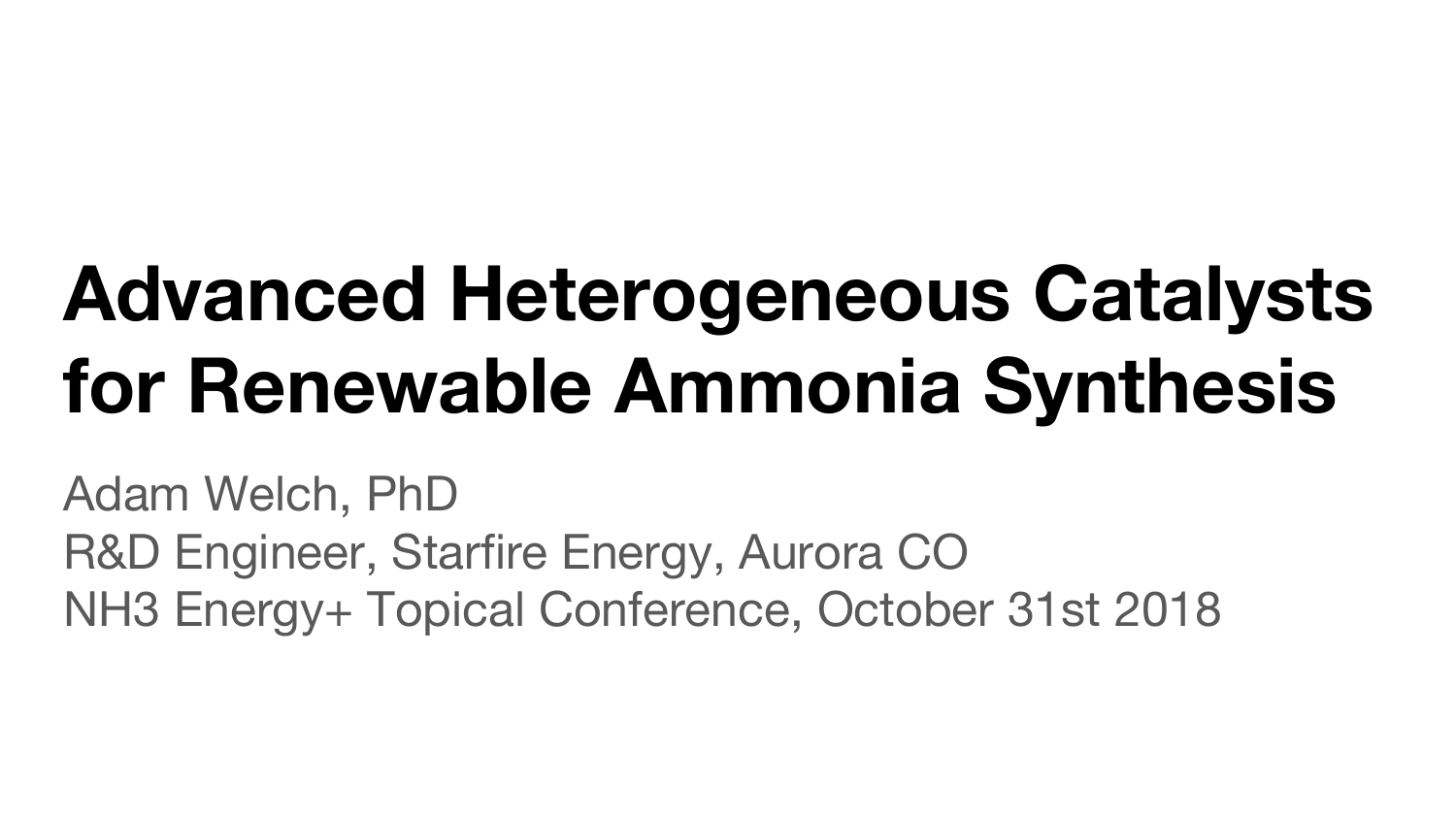### Traditional HB Synthesis of Fossil Ammonia

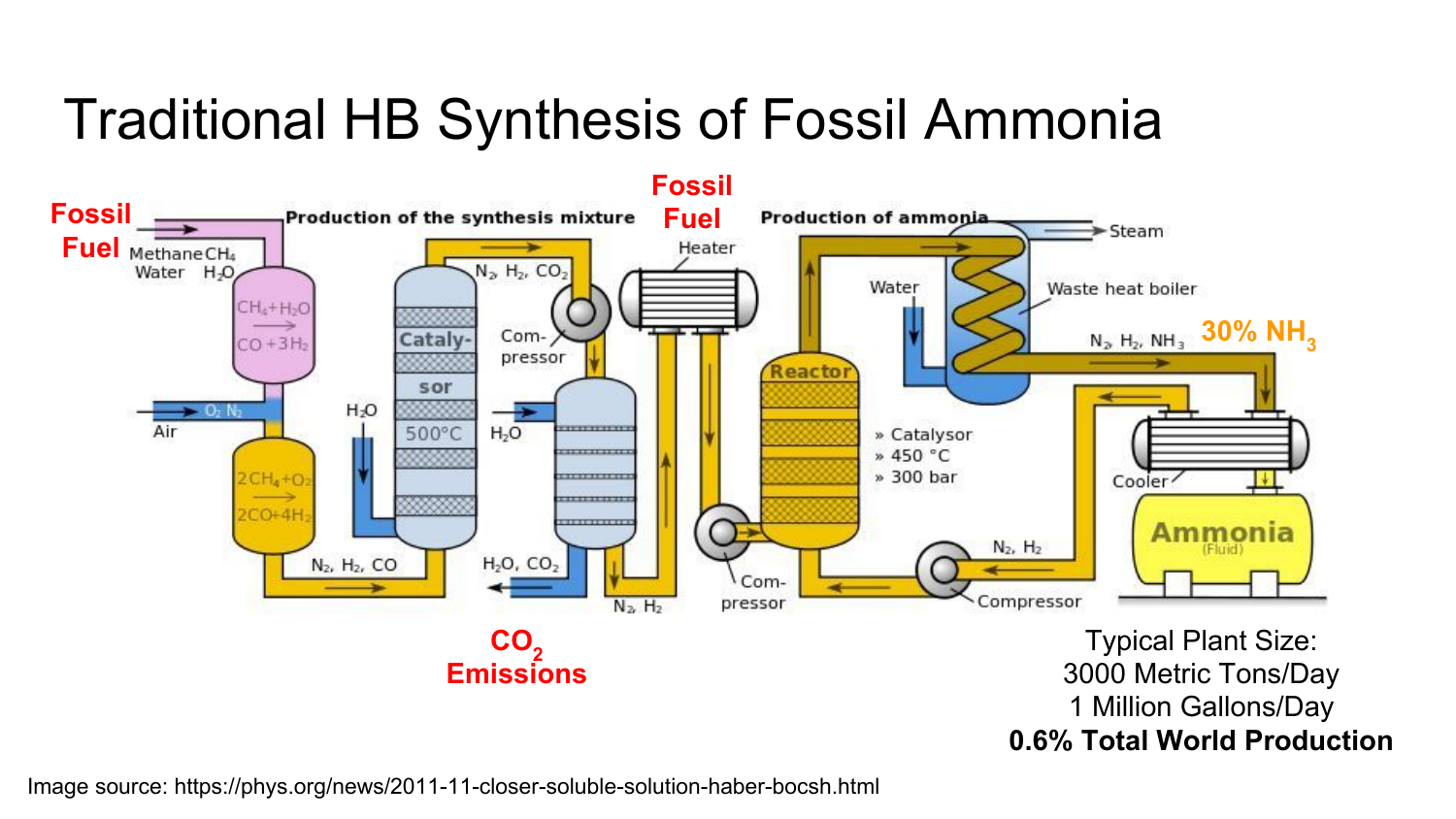### Smaller Scale HB Synthesis for *Clean* Ammonia



\*Nel *Series A,* alkaline electrolyser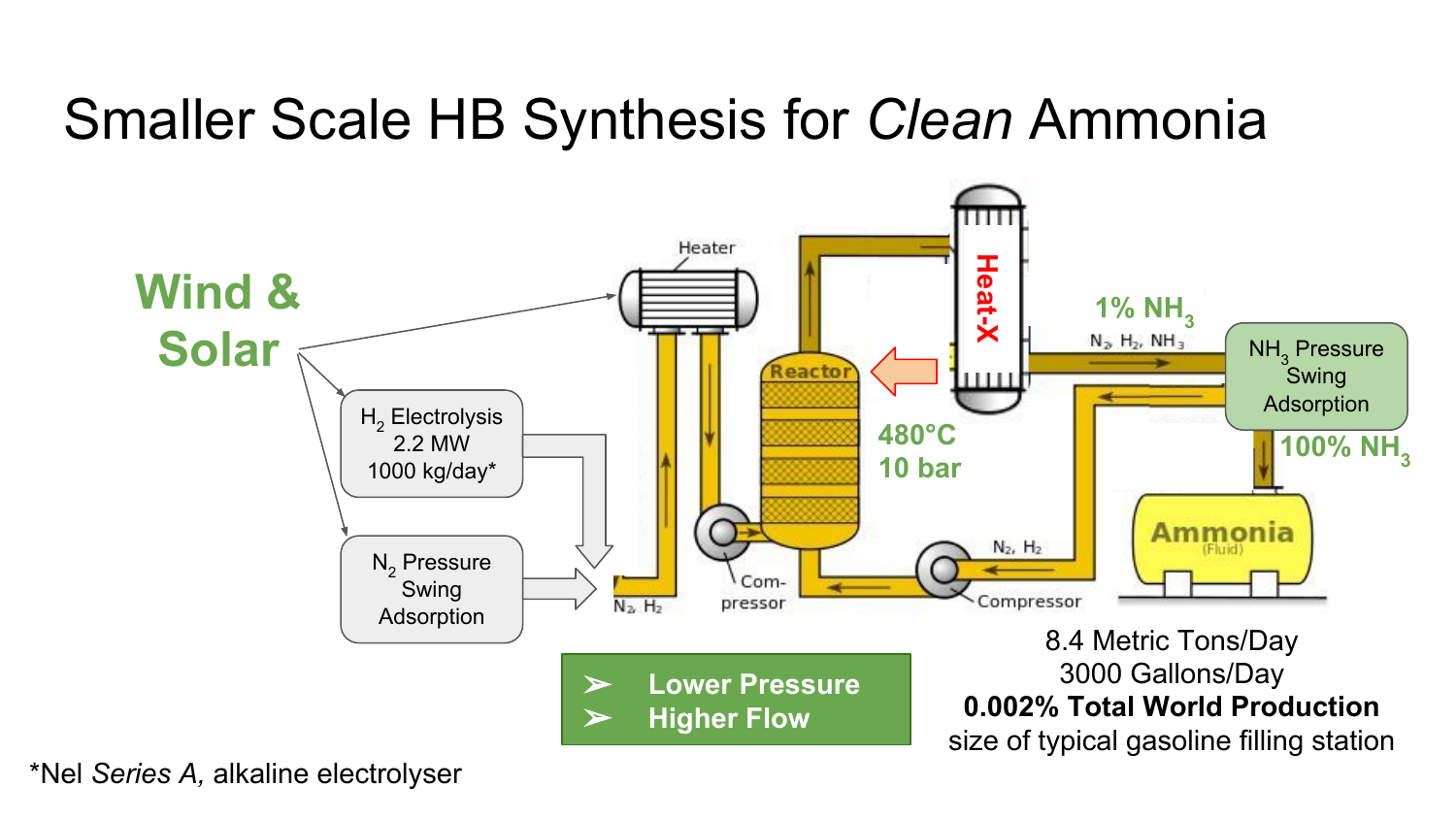### 5.6X More Active Catalyst at Higher Flow Rates



*patents pending on the metal-decorated barium calcium aluminum oxide NH3 catalyst*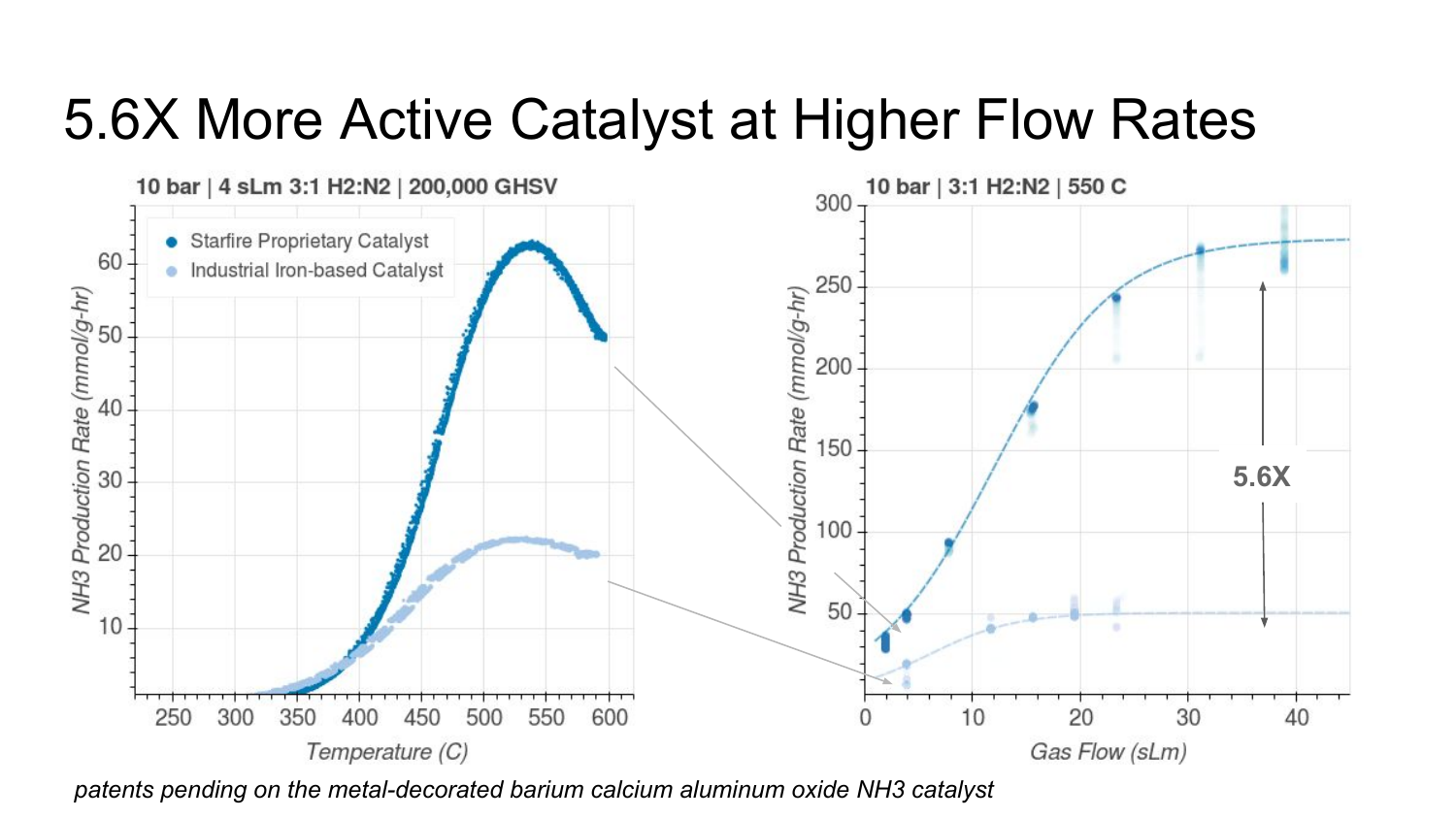## Ru clusters on  $Ba<sub>7</sub>Ca<sub>2</sub>Al<sub>6</sub>O<sub>18</sub>$



**HRTEM, Transmission** 



Surface Area: 3.21 m<sup>2</sup>/g Ru Dispersion: 16.1%

[1] B. Lazic, V. Kahlenberg, R. Kaindl, A. Kremenović. Solid State Sciences 11, p.77-84,(2009) [2] Maklakov, A. A., E. P. Ostapchenko, Zhurnal Strukturnoi Khimii, Vol. 1, No. 2,p. 178-182, (1960) [3] Walz, Leonhard, Martina Heinau, Birgit Nick, Jan Curda. Journal of Alloys and Compounds 216 (1994) p.105-112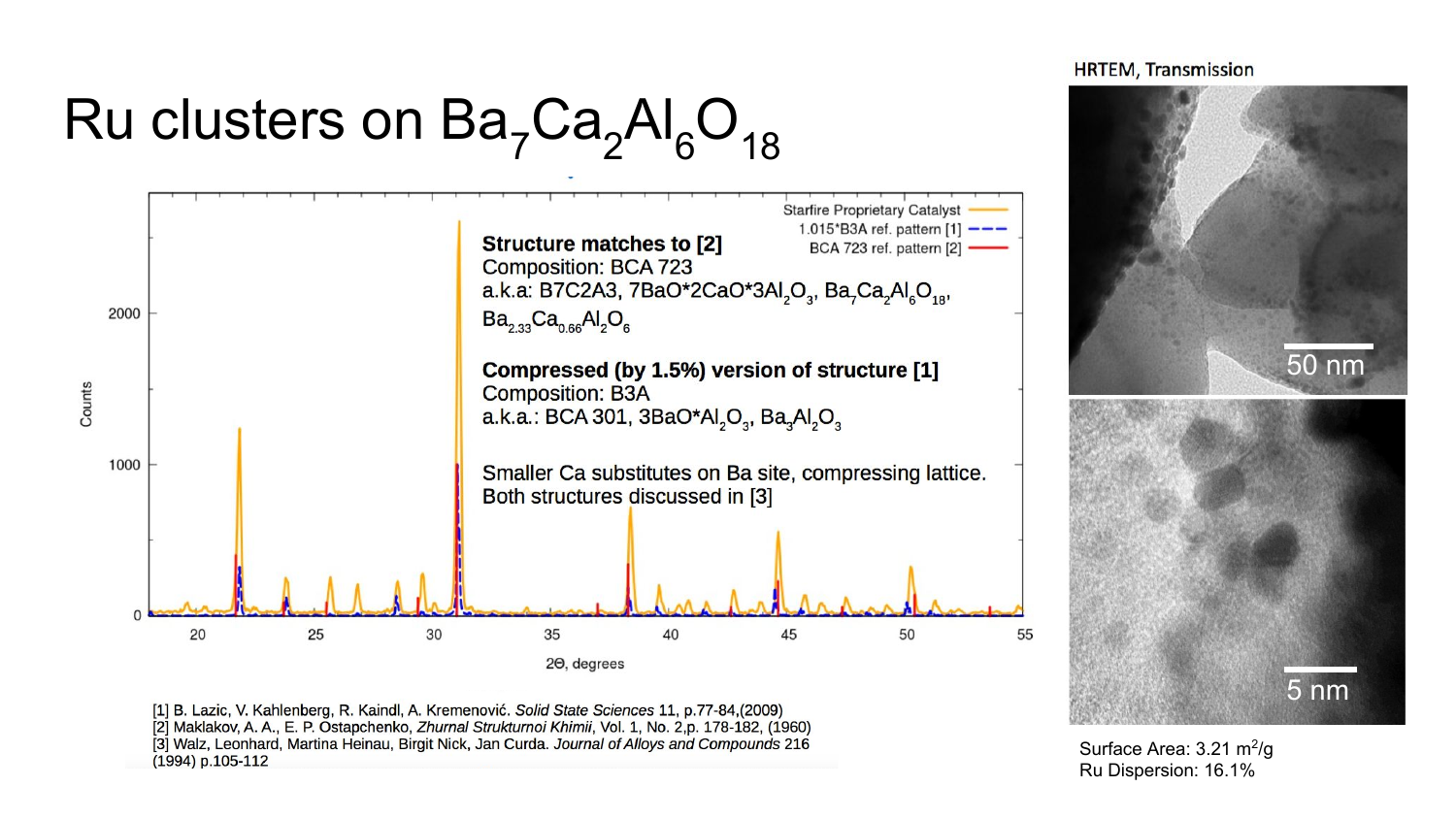### Optimizing Oxide Support



Zhang et. al., Jour. Am. Cer. Soc., April 2017.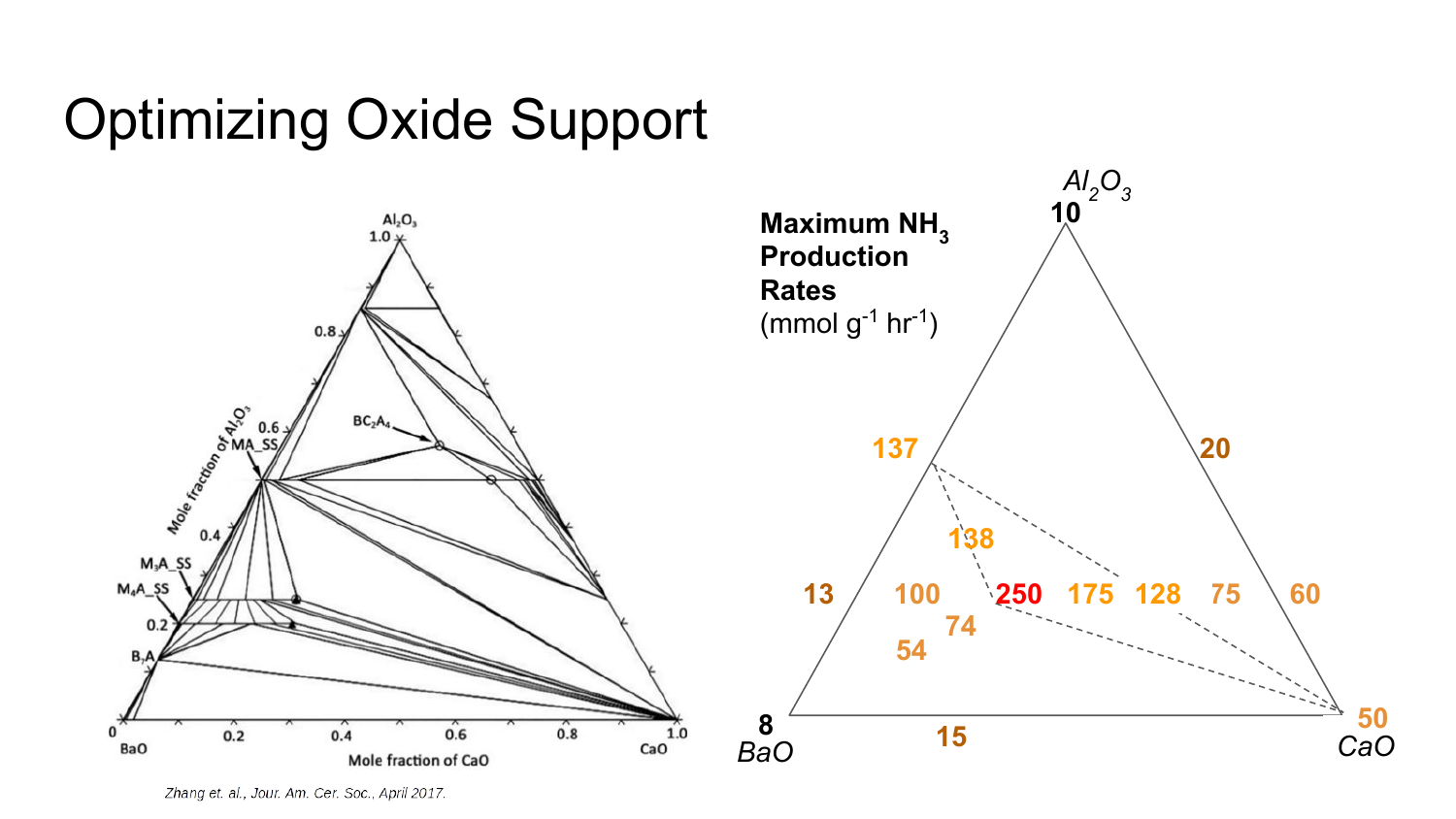#### Performance approaching Ru with non-PGM alternatives